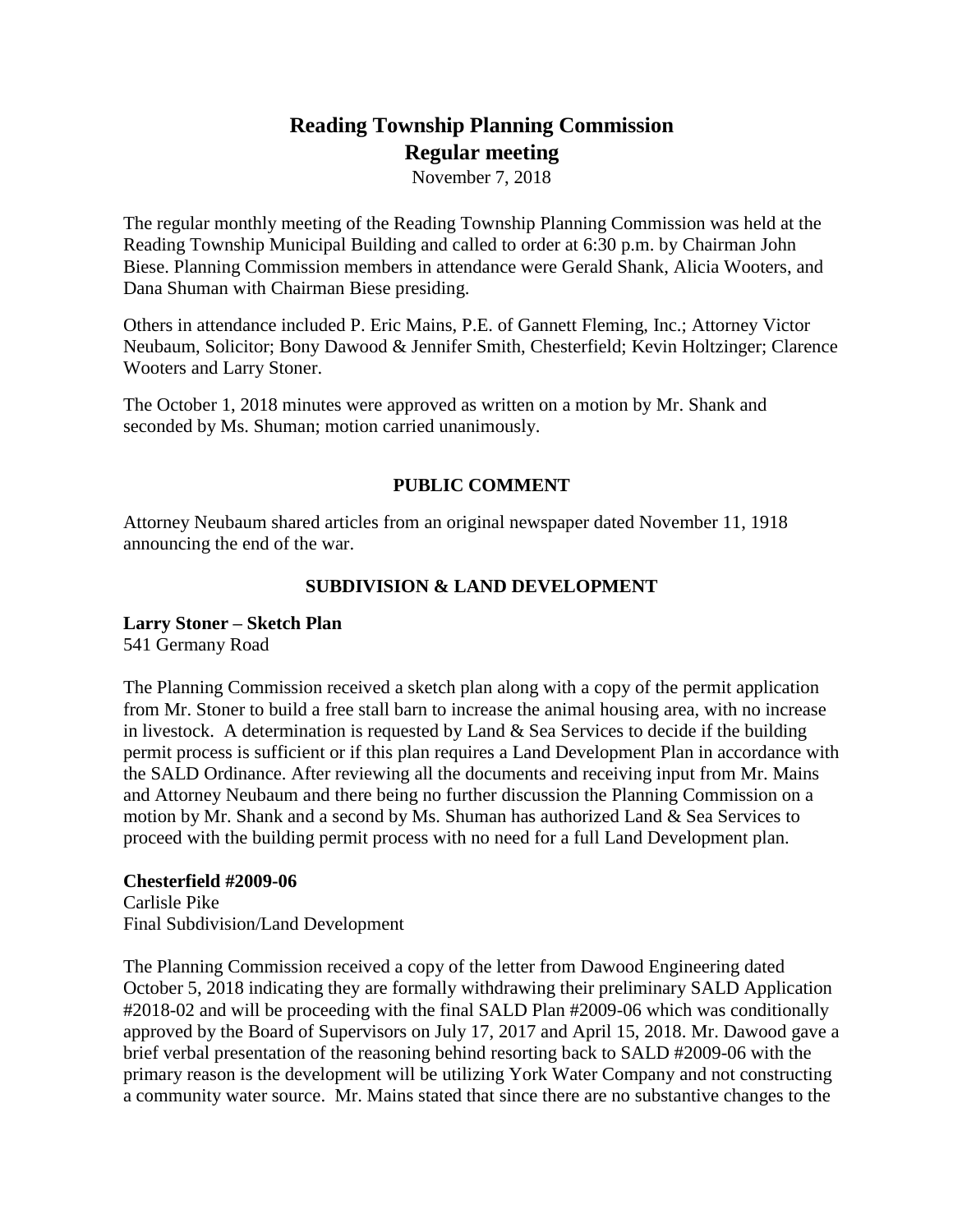plan the conditions established previously by the Board of Supervisors are still valid but emphasized the need to keep the Township updated on infrastructure being constructed prior to the plan being recorded at the Adams County Courthouse. Chairman Biese echoed the same sentiment and asks that a timeline be provided to the Township. In response to the various questions, Mr. Dawood provided the following responses:

- There will be sidewalks and a walking trail within the development, but not along State Route 94.
- A revised financial surety estimate will be provided to Mr. Mains to review due to some infrastructure being completed prior to recording the plan at the Adams County Courthouse.
- The test wells will be capped/grouted and will be listed as such on the plan. No wells will be located on any parcels for home construction.
- All general notes will include wording indicating York Water Company will be the source of water supply for Chesterfield.
- With construction of the water lines, York Water Company will have minimal impact on Township Alleys and alleys will be repaired with full geo-textile construction.
- The development will not include curbs, but he is open to considering how snow removal will be handled within Chesterfield and in conjunction with the Home Owners Association.
- Chesterfield will include single family homes with an average price of \$250,000.00

## **ZONING HEARING**

No agenda item this month.

## **MISCELLANEOUS**

No agenda item this month.

## **PUBLIC COMMENT**

Mr. Holtzinger requested information on the procedure to allow a parcel located within the Land Conservation District be zoned permissible to construct single family homes and townhouses. The request specifically is for a parcel located north of State Route 234 near the entrance to Hampton Heights. After examining the location of the parcel and the close proximity to Hampton Heights and the R-1 district, the following responses were provided by Mr. Mains and Attorney Neubaum.

The process begins by examining the area and petitioning the Board of Supervisors to rezone the parcel in question. It is recommended that Mr. Holtzinger hire a municipal planner or municipal attorney to formulate a reason to justify such a request and have that presented to the Board of Supervisors. Any request of this type would require an Ordinance update as well as a revised Zoning District Map all in accordance with proper procedure.